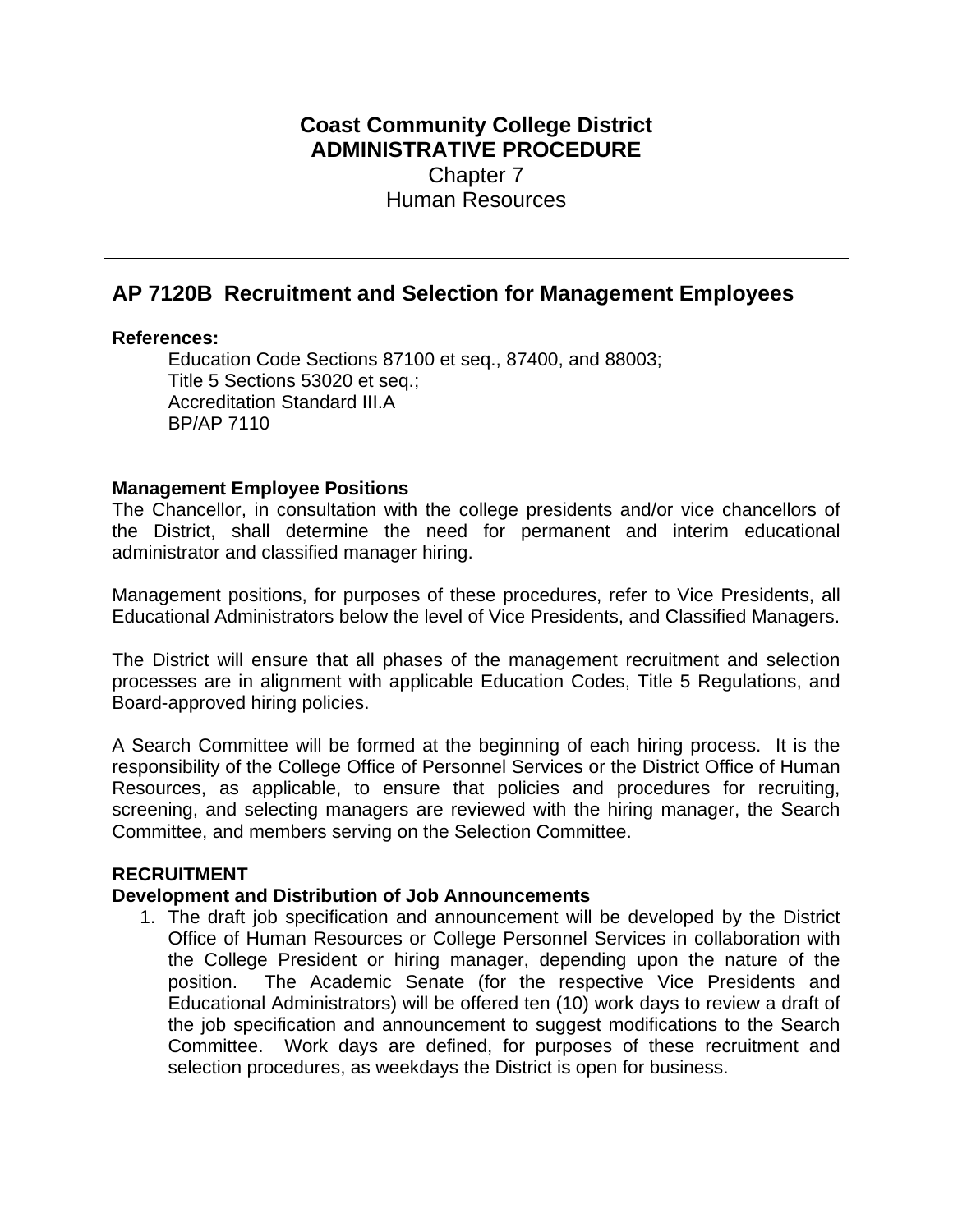The final announcement will include the following information:

- 1. Major duties of the position as specified in the approved District job specification.
- 2. The minimum qualifications for the position including any job specific requirements mandated by law. The qualifications will also include statements relating to assessing sensitivity to diversity as prescribed by Title 5 and the "Minimum Qualifications for Faculty and Administrators," published by the State Chancellor's Office.
- 3. Desirable qualifications of the position that clearly render the applicant better able to perform the job, and are bona fide occupational qualifications directly related to the job.
- 4. The District Office of Human Resources and the College Personnel Services Director will review the job description for accuracy, clarity, and consistency with legal requirements and District policy, and will prepare and publish a final job announcement that includes complete information regarding the application procedure and requirements.

## **Announcement of the Position**

The position, once opened, will be posted for a minimum of twenty (20) work days for permanent management positions and ten (10) work days for interim management appointments. The minimum recruitment period for permanent positions will be extended for an additional fifteen (15) work days when the applicant pool has fewer than six (6) applicants. The College Personnel Director will work through the Manager of Recruitment Services in the Office of Human Resources to post the extension of the recruitment period.

In the event of fewer than six applicants, and after an extension of the recruitment period, the hiring manager will meet with the full committee to discuss and explore alternatives. Alternatives would include: (a) an agreement, based on additional or clarifying information from the hiring manager, that the committee will continue the process; (b) a determination of the need for an immediate new search or (c) a determination to discontinue the process and defer opening for a period of time. If the committee and the hiring manager do not reach an agreement on how best to proceed, the Vice Chancellor of Human Resources will be consulted and will assist in making the final determination.

All announcements will include a statement of the District's commitment to being an equal opportunity employer. Announcements will be broadly circulated in the following manner to attract a diverse applicant pool:

1. Full recruitment of open positions will be advertised using a variety of media outlets.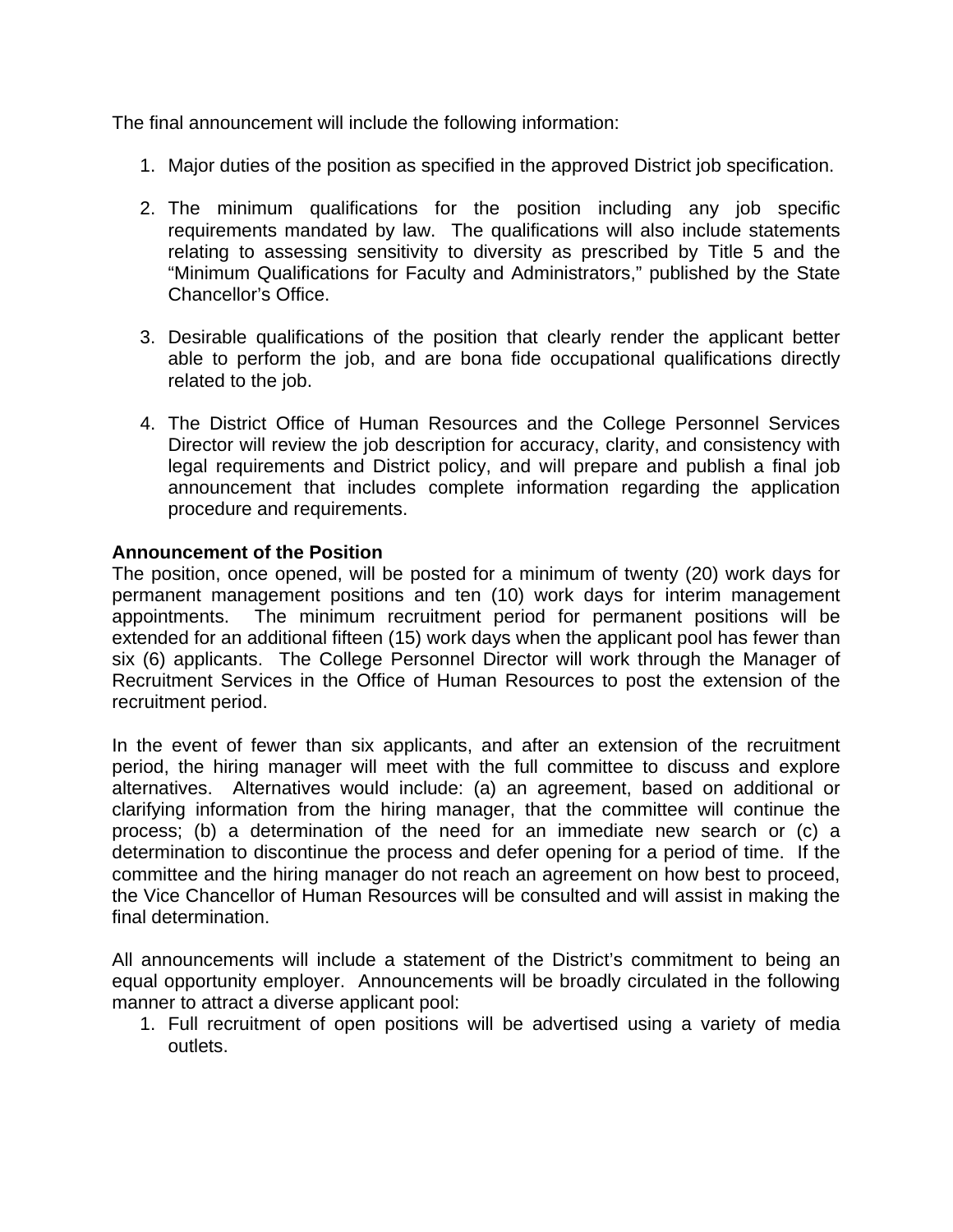- 2. All positions open for full recruitment will be advertised on the California Community College Registry and the District jobs website.
- 3. Positions open for in-house only recruitments, in circumstances permitted under Title 5, will be advertised for a period of not less than ten (10) work days on the District jobs website.
- 4. Announcements for full and in-house only recruitments will be circulated to District constituencies electronically and through bulletin board postings.

### **Application Requirements**

Applications, including all requested materials, will be submitted to the District Office of Human Resources, through the job application link at www.cccdjobs.com.

- 1. A complete application packet must include the following:
	- a. District application, electronically submitted by the applicant;
	- b. Résumé;
	- c. Cover letter and/or Letter of Application;
	- d. Equivalency application for educational administrators, if applicable (See Management Equivalency Process).
	- e. Additional documentation as requested, examples include the following:
		- i. Copy of official academic transcripts
		- ii. Official documentation of current licenses/certificates, as required for the position
		- iii. Answers to required supplemental questions
		- iv. Professional references
- 2. Applicants are solely responsible for ensuring that application packets are complete when submitted. Materials will not be accepted after the closing date unless otherwise specified on announcements for positions posted as "open until filled."
- 3. Applicants unable to complete the on-line process may seek assistance from the District Recruitment Office, up until 5 p.m. on the posted announcement deadline date.
- 4. Applicants applying for more than one position must submit a separate and complete application packet for each position of interest.

### **Search Committee**

The College President or hiring manager will review the requirements for committee composition and will facilitate the appointment process of Search Committee members accordingly, with the guidance and assistance of the Equal Employment Opportunity (EEO) Recruitment Coordinator.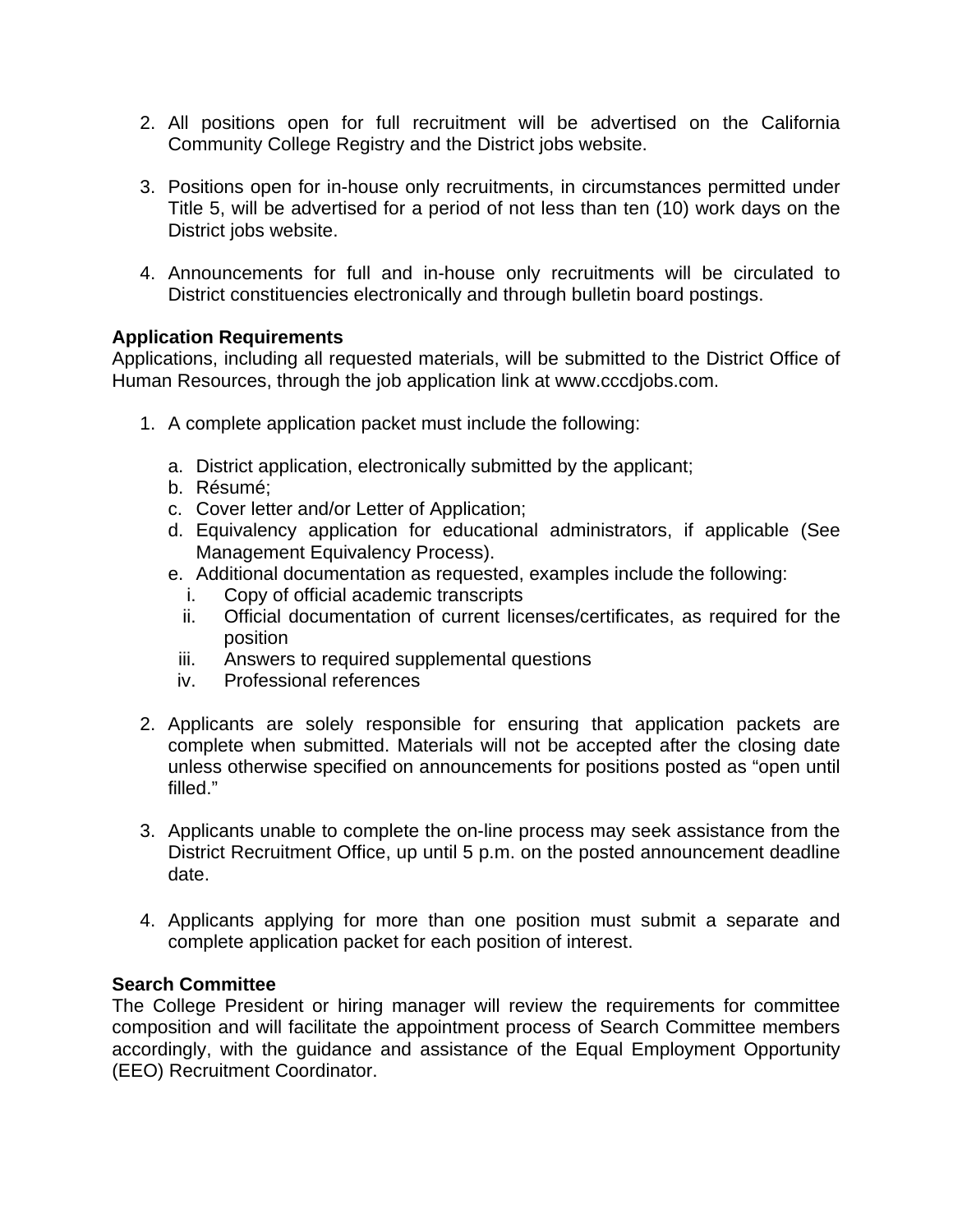Search Committee members will be appointed by constituent groups as outlined in Sections VI - VIII entitled "Composition of Search Committees." Formation of the Search Committee will occur prior to the posting of the job announcement:

- 1. Constituency groups will have ten (10) work days to assign a representative to the search committee. If a constituency group does not assign a representative by the deadline, that group will forfeit participation in the search process.
- 2. All Search Committee members will be voting members. An EEO Recruitment Coordinator will serve as a non-voting advisor to the Search Committee.
- 3. In order to serve as a member of a Search Committee, a committee member must commit to participating in each phase of the process.
- 4. Search Committee members will honor the established search timelines in order to ensure timely selection.
- 5. In the event a committee member is unable to continue serving, no additions or replacements to the committee membership will be made after the interview process has begun.

The initial meeting of the Search Committee will be convened by the hiring manager and the EEO Recruitment Coordinator. All meetings of the Search Committee, including candidate interviews, will be scheduled with consideration for committee members' work schedules. During the orientation meeting, the EEO Recruitment Coordinator will provide each member of the committee with a copy of the hiring procedures and training on the EEO laws and guidelines.

The committee and the hiring manager will review the list of applicants and be required to sign a Confidentiality and Conflict of Interest Form to ensure that all candidates will be treated fairly and consistently throughout the process. Pursuant to the District Nepotism Policy, all personal relationships with applicants will be disclosed on the Confidentiality and Conflict of Interest Form which will be provided to the EEO Recruitment Coordinator.

### **Search Committee Responsibilities**

Prior to review and consideration of application materials, the Search Committee, through consultation and approval of the College or District EEO Recruitment Coordinator, will develop, for the first interview, the screening criteria, interview questions, including, but not limited to, at least one scenario question, and a job-related writing exercise, for use in evaluating candidates against the advertised job announcement. The Search Committee will be responsible for the following:

- 1. Support the pursuit of diversity throughout the search process;
- 2. Elect a chair from among the committee membership;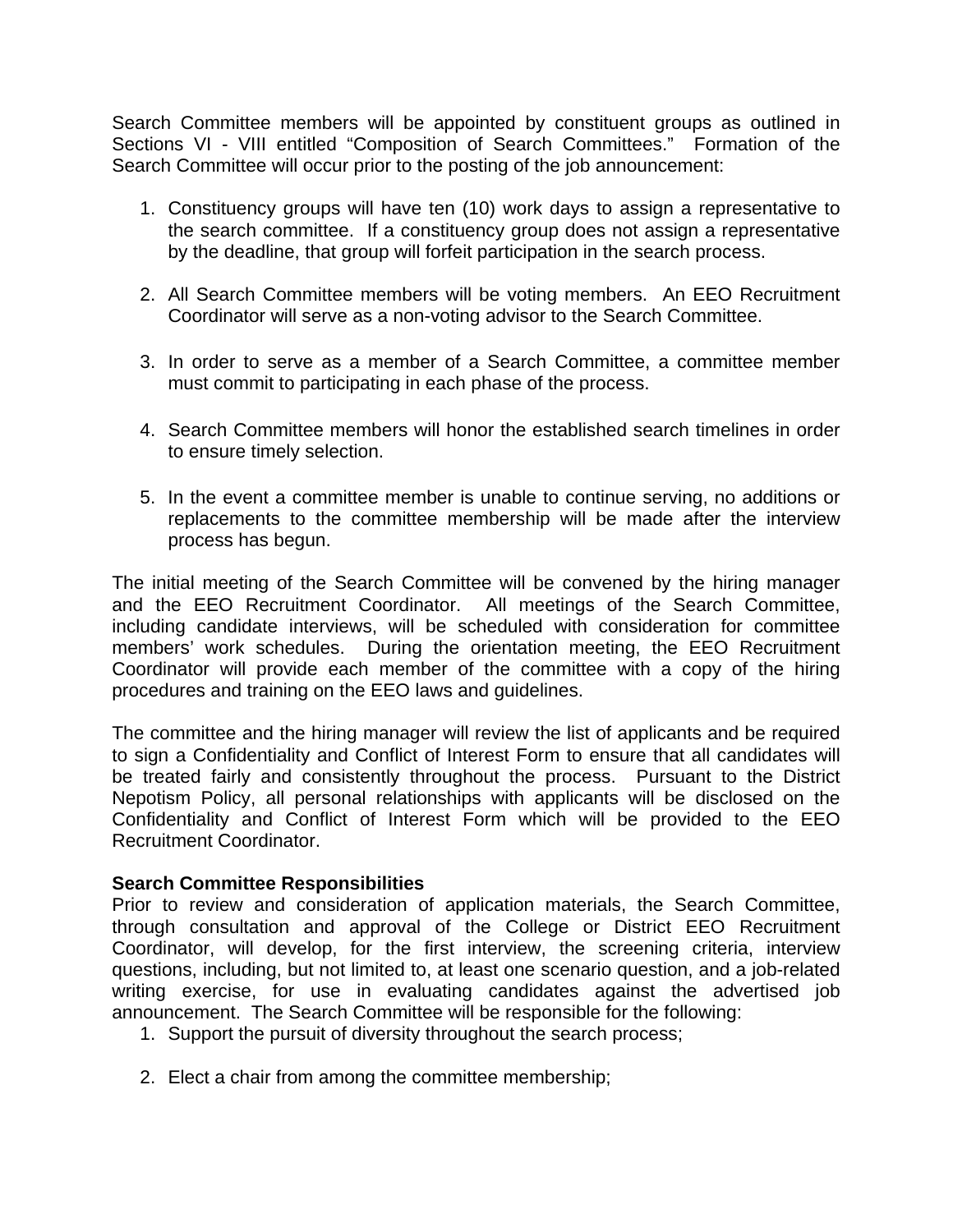- 3. Ensure that materially incomplete applications are not considered;
- 4. Examine application packets for evidence of candidate qualifications as advertised in the job announcement to ensure minimum qualifications for the position have been satisfied (can be examined by the full committee or a subset of the group as determined by the committee);
- 5. Determine which applicants will be invited for an interview based on the cumulative results of the paper-screening process;
- 6. Treat each applicant equitably, respectfully, conscientiously, and consistently present agreed-upon questions to each applicant;
- 7. Honor the confidentiality and integrity of the process, during and after conclusion of the process.

Search Committee members will be afforded the opportunity to report process infractions and seek remedy as specified in the procedures.

### **Search Committee Chair Responsibilities**

The Search Committee Chair will be responsible for the following:

- 1. Schedule and facilitate all meetings of the Search Committee;
- 2. Represent the interests, concerns, and recommendations of the Search Committee to the hiring manager and EEO Recruitment Coordinator;
- 3. Ensure screening and scoring materials are submitted to the Director of Personnel Services or the District Manager of Recruitment Services;
- 4. Work with the Director of Personnel Services, or District Manager of Recruitment Services or designee, on all candidate notifications;
- 5. Serve as the Search Committee's representative on the Selection Committee.

### **EEO Recruitment Coordinator Responsibilities**

The EEO Recruitment Coordinator will be trained in EEO regulations, serve as an advisor to the committee, and monitor the process but not participate in paper screening or rankings for the selection of candidates. To ensure compliance with Board Policy and EEO requirements, the EEO Recruitment Coordinator will be responsible for the following:

- 1. Provide training to committee members on EEO requirements including District Hiring Policy and Procedure, and Nepotism Policy and Procedure;
- 2. Review paper screening criteria, supplemental questions, and interview questions;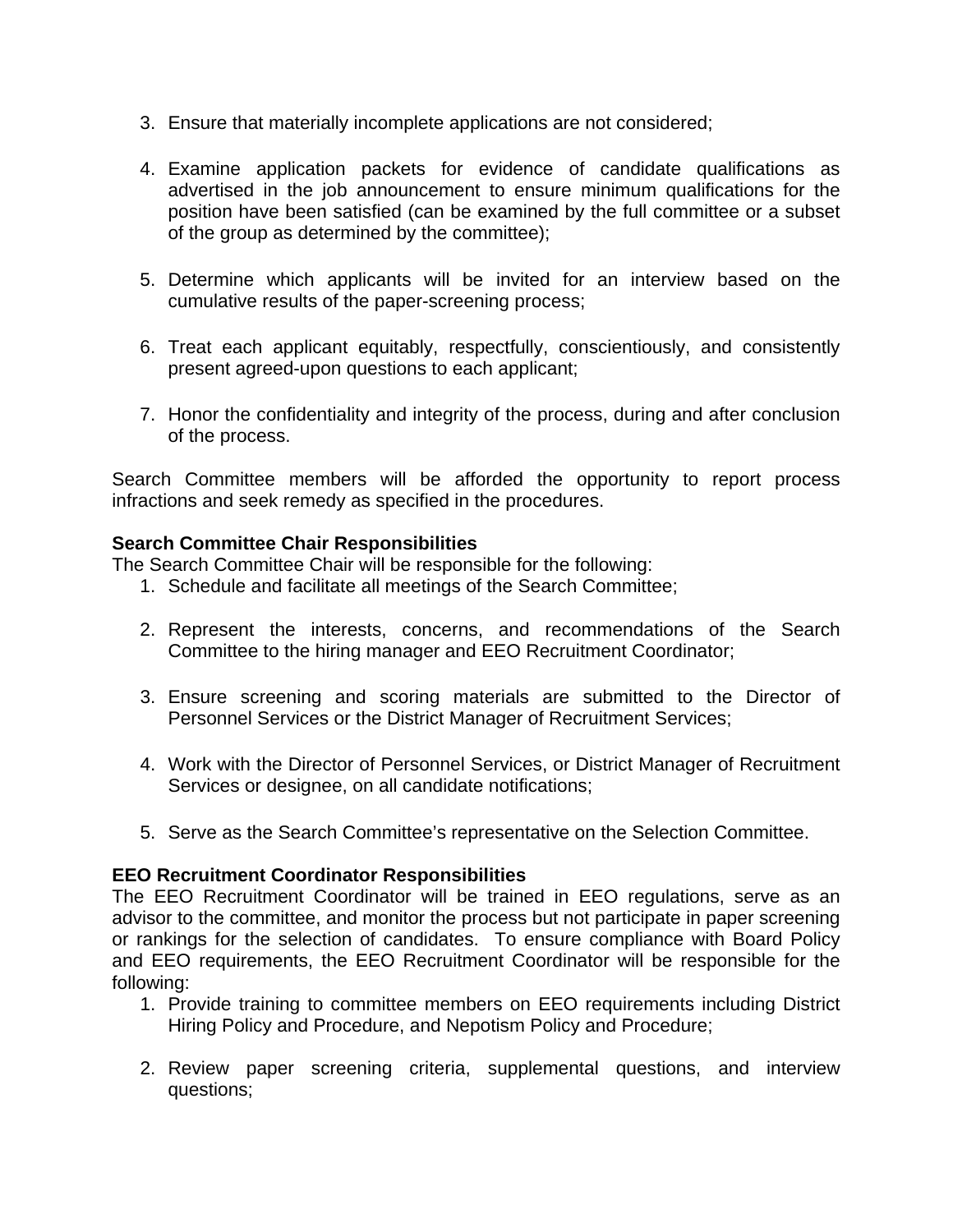- 3. Review protocols for a candidate's presentation, writing sample, and/or other performance indicators appropriate for the position;
- 4. Review parameters for conducting interviews and administration of job-related performance exercises;
- 5. Assist with establishing job-related interview questions;
- 6. Assist and advise Search and Selection Committees throughout all aspects of the hiring process.

#### **Hiring Manager Responsibilities**

The hiring manager will be responsible for the following:

- 1. Request position for recruitment;
- 2. Meet with EEO Recruitment Coordinator for notice of vacancy;
- 3. Coordinate selection of the Search Committee;
- 4. Meet with the Search Committee to outline expectations and review job description;
- 5. Be available for Committee deliberations if needed;
- 6. Conduct second interviews of finalists;
- 7. Authorize and/or perform reference checks at conclusion of second interviews prior to making an offer of employment;
- 8. Offer the position to the successful candidate;
- 9. Ensure placement on the Board Agenda for approval.

#### **Search Process**

In consultation with the College Personnel Services Office or District Office of Human Resources, the committee will determine the calendar for the steps in the search process, including the days and times of all committee meetings and an interview schedule sensitive to the needs of applicants and members of the Search Committee.

Each eligible applicant who meets minimum qualifications will be independently assessed by each member of the screening committee, or a subcommittee of three (3) or more, using the rating criteria developed by the committee.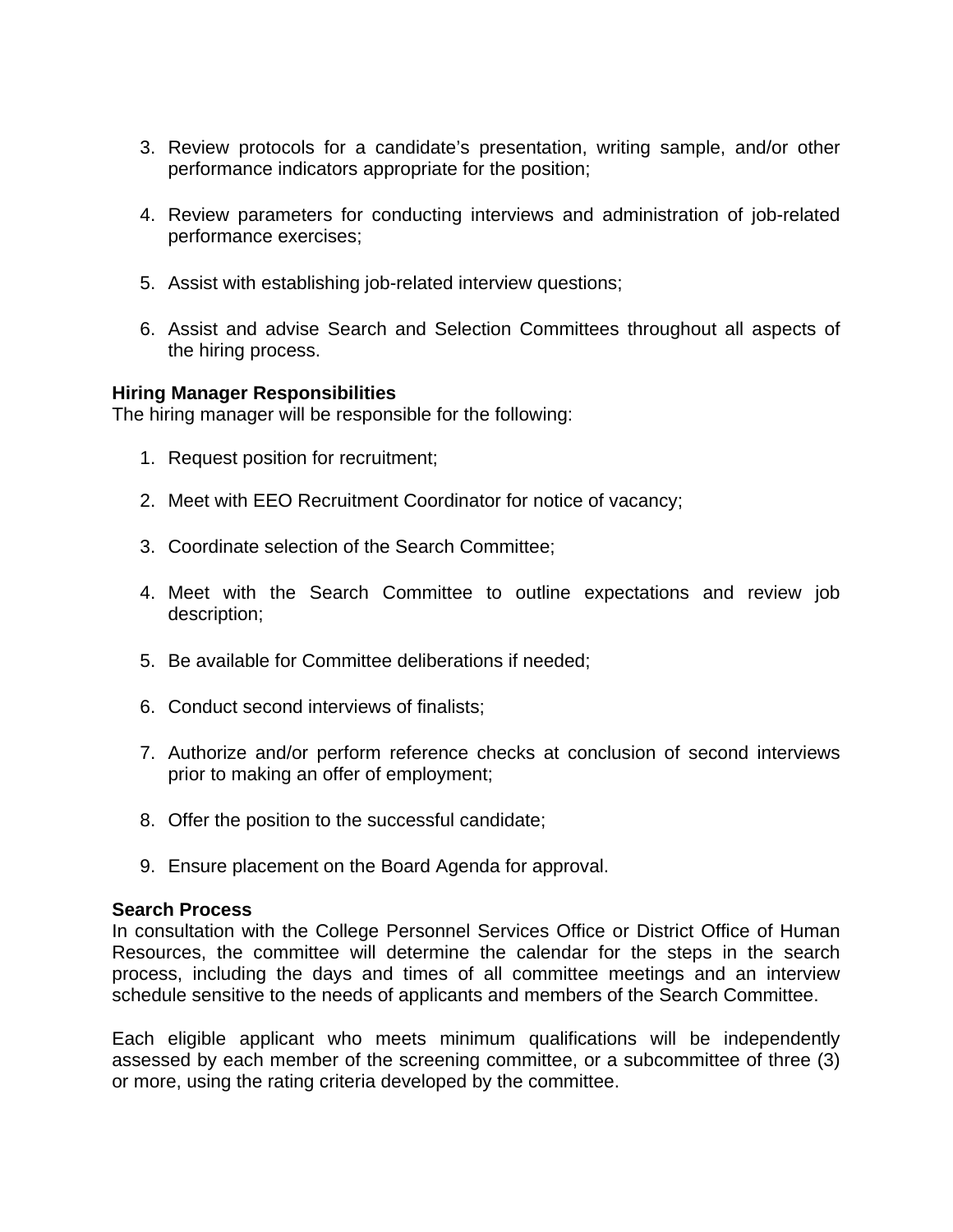Committee members will not discuss ratings, rankings, or recommendations of candidates until all evaluations have been completed by each committee member.

Following the independent assessment, the committee will discuss the ratings and evaluate the merits of the candidates to determine if there is an adequate pool of qualified candidates with which to proceed to the interview phase. If yes, the committee will determine which candidates to invite for interview.

If the pool is deemed inadequate by the committee, the Committee Chair will discuss the matter with the hiring manager and the EEO Recruitment Coordinator. In such an event, the hiring manager will meet with the full committee to discuss and explore alternatives. Alternatives would include: (a) an agreement, based on additional or clarifying information from the hiring manager, that the committee will re-evaluate the current pool for possible continuation of the process; (b) a determination of the need for an immediate new search; or (c) a determination to discontinue the process and defer opening the position for a period of time. If the committee and the hiring manager do not reach an agreement on how best to proceed, the Vice Chancellor of Human Resources will be consulted and will assist in making the final determination.

### **Selection of Candidates for First Interview Process**

When a pool of candidates is deemed to have a sufficient number of qualified applicants, the Search Committee will select candidates for interview.

Candidates selected for an interview will be contacted by the EEO Recruitment Coordinator. The College Personnel Services Office or the District Office of Human Resources will notify the candidates not selected for an interview.

All interview questions and job-related exercises will be the same for each candidate.

Committee members will independently assess each candidate using the rating criteria developed by the Search Committee.

#### **Selection of Finalists for Second Interview Process**

The committee discussion will focus on the strengths and weaknesses of the candidates and, following that discussion, the committee will endeavor to select three (3) to five (5) candidates to be recommended as finalists to the hiring manager. The unranked list of finalists will be forwarded to the hiring manager and Selection Committee.

If the Search Committee is unable to recommend a minimum of three (3) or a maximum of five (5) finalists, the committee chair will consult with the hiring manager to clarify the rationale for the number of finalists recommended. If, after discussion, the hiring manager is not satisfied with the number of finalists, the hiring manager will meet with the full committee to discuss alternatives and together determine how best to move forward.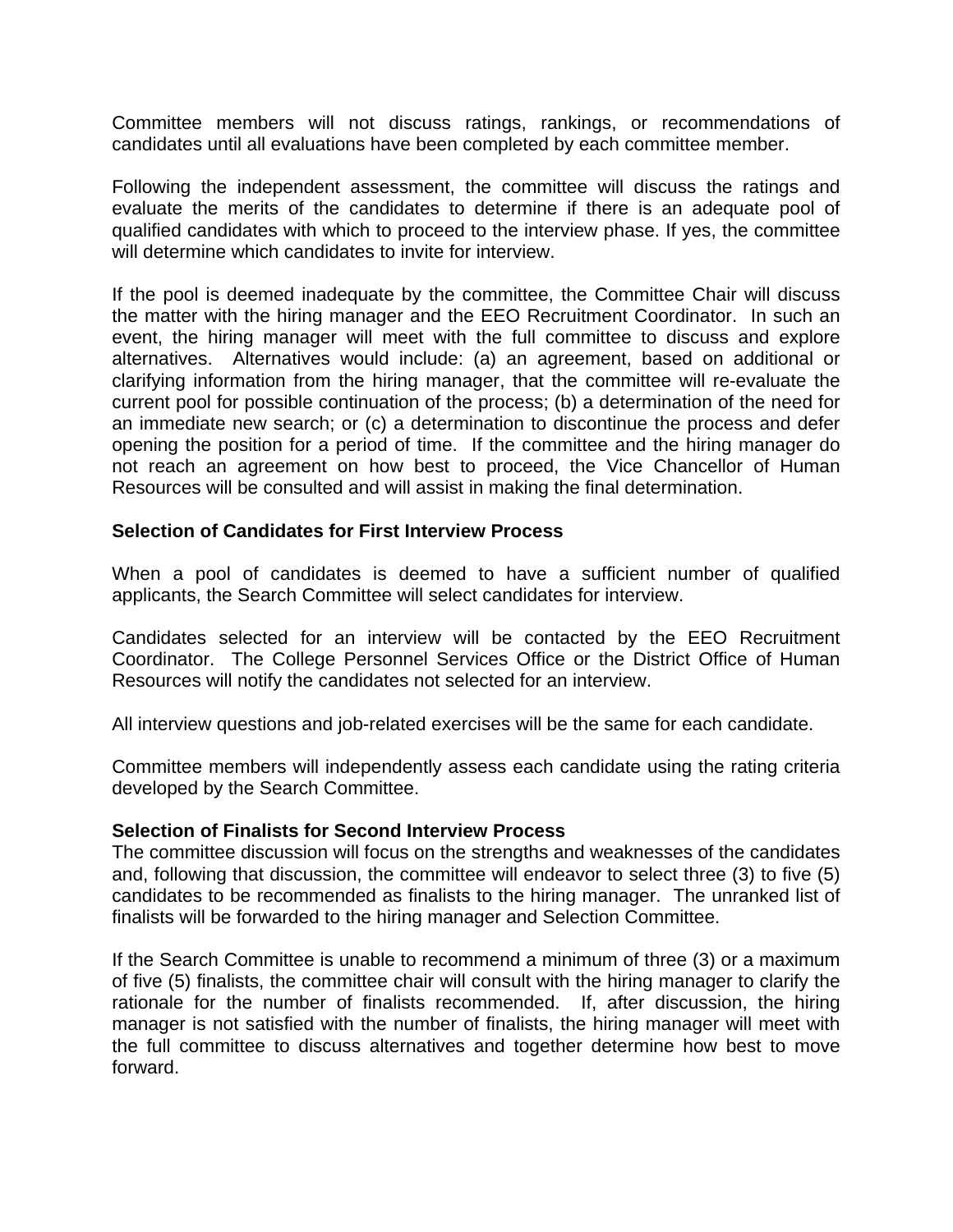In the case of an unresolved disagreement between the committee and the hiring manager over fewer than three (3) finalists, the hiring manager may (a) begin a new search and post an announcement, or (b) discontinue the process and defer opening for a period of time. If this position is opened within a six months time frame, the manager will have the option to reconvene the same Search Committee for the second recruitment effort. Any changes to committee participants will be requested through the impacted constituent group.

## **Selection Committee**

The hiring manager will form a Selection Committee to conduct second interviews of finalists. The Selection Committee will consist, at a minimum, of the hiring manager and the Chair of the Search Committee. The non-voting EEO Recruitment Coordinator will also be present to serve as an advisor to the Selection Committee. Second interviews for Vice Presidents and Educational Administrators will also include a faculty member from the Search Committee (if a faculty member is not serving as the Chair). The hiring manager will have discretion with regard to the number and position of any additional Selection Committee members; however, it is encouraged that additional members represent a balance of constituent groups or those interfacing most closely with the position.

The Selection Committee will review the list of finalists and be required to sign a Confidentiality and Conflict of Interest Form prior to the interview, to ensure that all candidates will be treated fairly and consistently throughout the process. Pursuant to the District Nepotism Policy, all personal relationships with applicants will be disclosed on the Confidentiality and Conflict of Interest Form which will be provided to the Recruitment Coordinator.

### **Selection Committee Responsibilities**

The Selection Committee members will be responsible for the following:

- 1. Support the pursuit of diversity;
- 2. Respect the work of the Search Committee by interviewing every applicant forwarded by the Search Committee for consideration (unless the applicant declines the invitation to interview);
- 3. Develop an interview schedule that is sensitive to the needs of applicants and the needs of every member of the Selection Committee;
- 4. Discuss and develop job related interview questions, including scenario questions;
- 5. Treat each applicant equitably, respectfully, and conscientiously;
- 6. Honor the confidentiality and integrity of the process.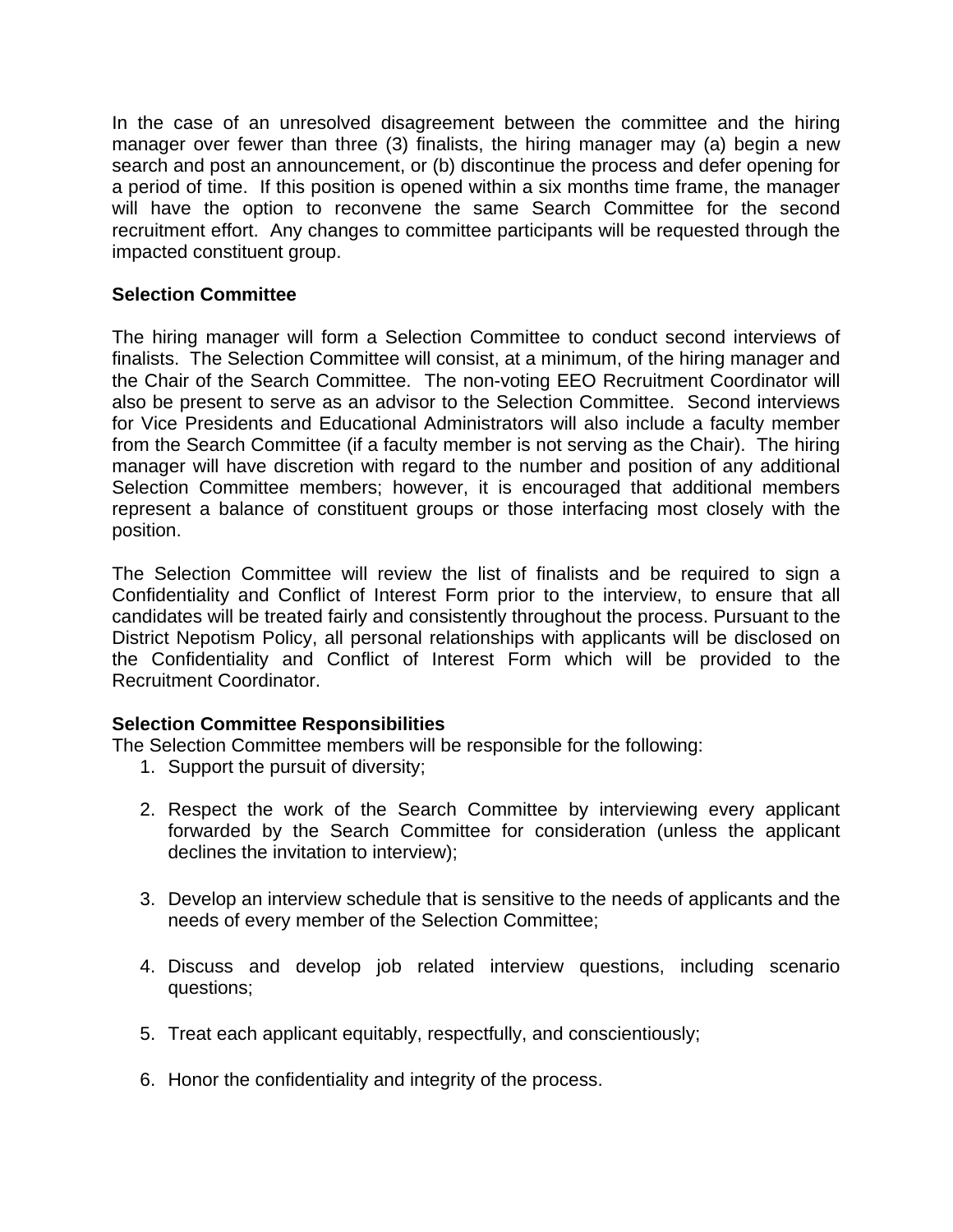### **Selection Process**

The Selection Committee will conduct final interviews and discuss strengths, weaknesses, and opportunities for growth for each candidate. The hiring manager will select the candidate he/she determines is best suited for the position.

After a candidate is selected, the following will occur:

- 1. Reference checks will be conducted prior to notifying the successful candidate.
- 2. The hiring manager will confirm the candidate's acceptance and start date, contingent upon Board approval.
- 3. Salary placement for the selected candidate will be recommended by the College President, or if above mid-range, the Vice Chancellor of Human Resources, following a review of salary history.
- 4. If the position is at the college level, the College President will be notified prior to notification to the District Office of Human Resources.
- 5. If the position is at the District level, the Vice Chancellor of Human Resources will be notified of the selected candidate.
- 6. All recommendations for manager appointments and salary placement will be forwarded to the Chancellor for recommendation to, and authorization by, the Board of Trustees.
- 7. Upon notification by the hiring manager that a candidate has accepted the position, the College Director of Personnel Services or Manager of Recruitment Services will notify the remaining candidates in writing of the hiring decision.
- 8. In the event the successful candidate does not accept the offer of employment, the hiring manager in consultation with the Selection Committee, College President, appropriate Vice Chancellor (for District level positions), or designee, will determine the next action to be taken.
- 9. If after the conclusion of the final interviews the hiring manager determines that there is not a sufficient match between finalists and the needs of the college or District, the hiring manager will discuss his/her decision to not employ one of the finalists with the Selection Committee, and inform the Search Committee.

*Note:* Infractions reported by Search and Selection Committee members will be investigated by the Director of Personnel Services or Director of Human Resources and reported to the College President, and/or the Vice Chancellor of Human Resources, for appropriate corrective action, including stopping or invalidating the process, if warranted. Candidates alleging discrimination will be informed of their rights to file complaints and seek remedy through the EEOC or DFEH.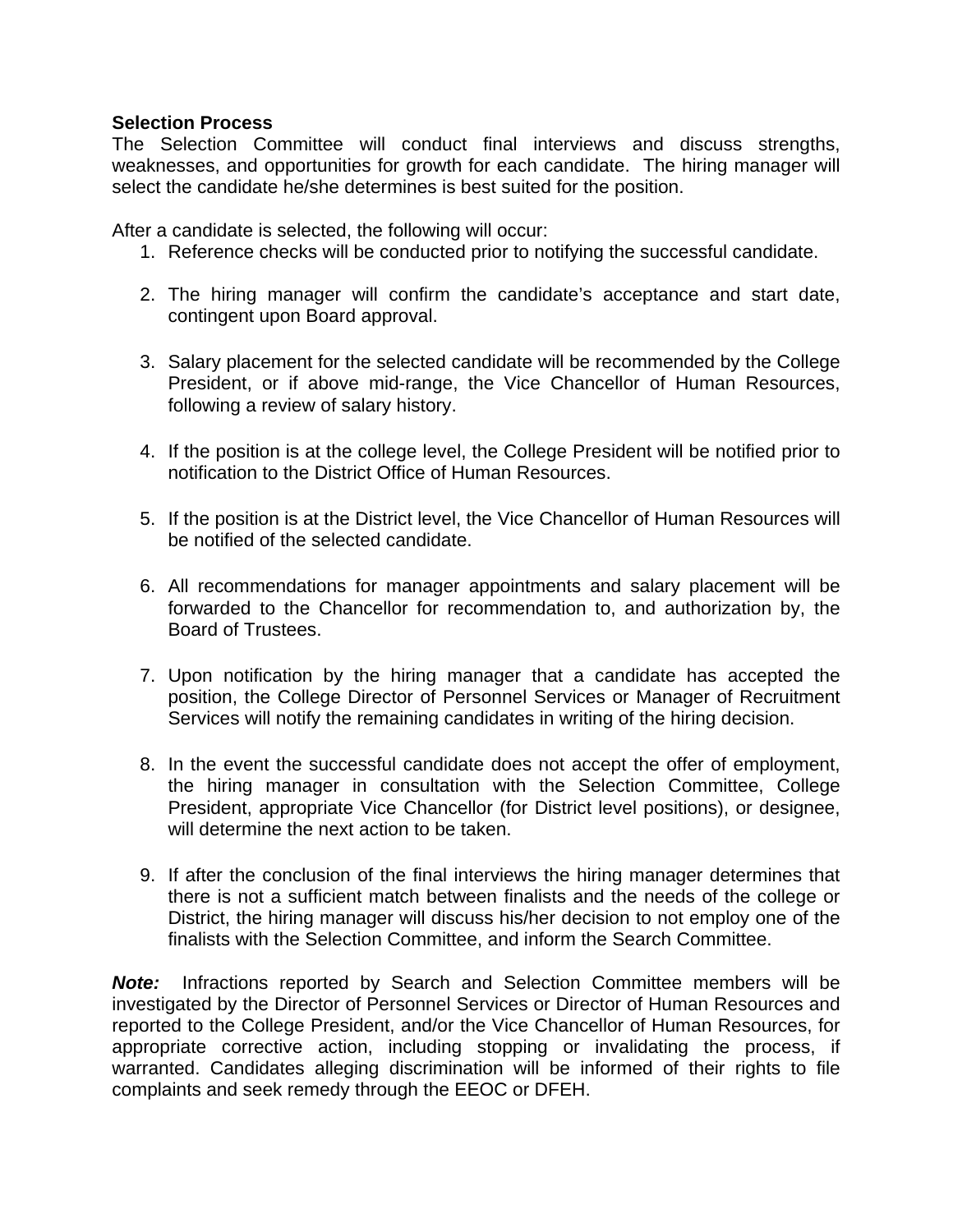# **Search Committee Composition**

### **VICE PRESIDENTS**

The composition of the Search Committee for the position of Vice President, as specified below, will be broadly reflective of the college community, and include departments within the scope of assigned responsibility for the manager being hired:

- Two (2) faculty representatives appointed by the Academic Senate
- One (1) faculty representative appointed by the Coast Federation of Educators (CFE), preferably from the impacted college
- One (1) part-time faculty representative appointed by the Coast Community College Association/California Teachers Association (CCCA), preferably from the impacted college
- One (1) classified representative appointed by the Coast Federation of Classified Employees (CFCE), preferably from the impacted college
- One (1) classified or confidential representative appointed by the President of the college in consultation with Classified Council or the Association of Confidential Employees (ACE)
- One (1) student representative, contingent upon student interest in the position and availability to serve, appointed by the college's associated student government
- One (1) management representative appointed by the Coast District Management Association (CDMA), preferably from the impacted college
- Two (2) management representatives appointed by the College President

TOTAL: 10

The Search Committee chair will be elected by the members of the committee.

Ex-Officio/Advisor: College Director of Personnel Services, or designee, or the Administrative Director of Human Resources or designee to serve as the non-voting EEO Recruitment Coordinator

### **Search Committee Composition Educational Administrators**

(Below VP Level)

The composition of the Search Committee for Educational Administrators, as specified below, will be broadly reflective of the college community, and include departments within the scope of assigned responsibility for the manager being hired:

- Two (2) faculty members appointed by the Academic Senate\*
- One (1) faculty representative appointed by the Coast Federation of Educators (CFE), preferably from the impacted college\*
- One (1) part-time faculty representative appointed by the Coast Community College Association/California Teachers Association (CCCA), preferably from the impacted college\*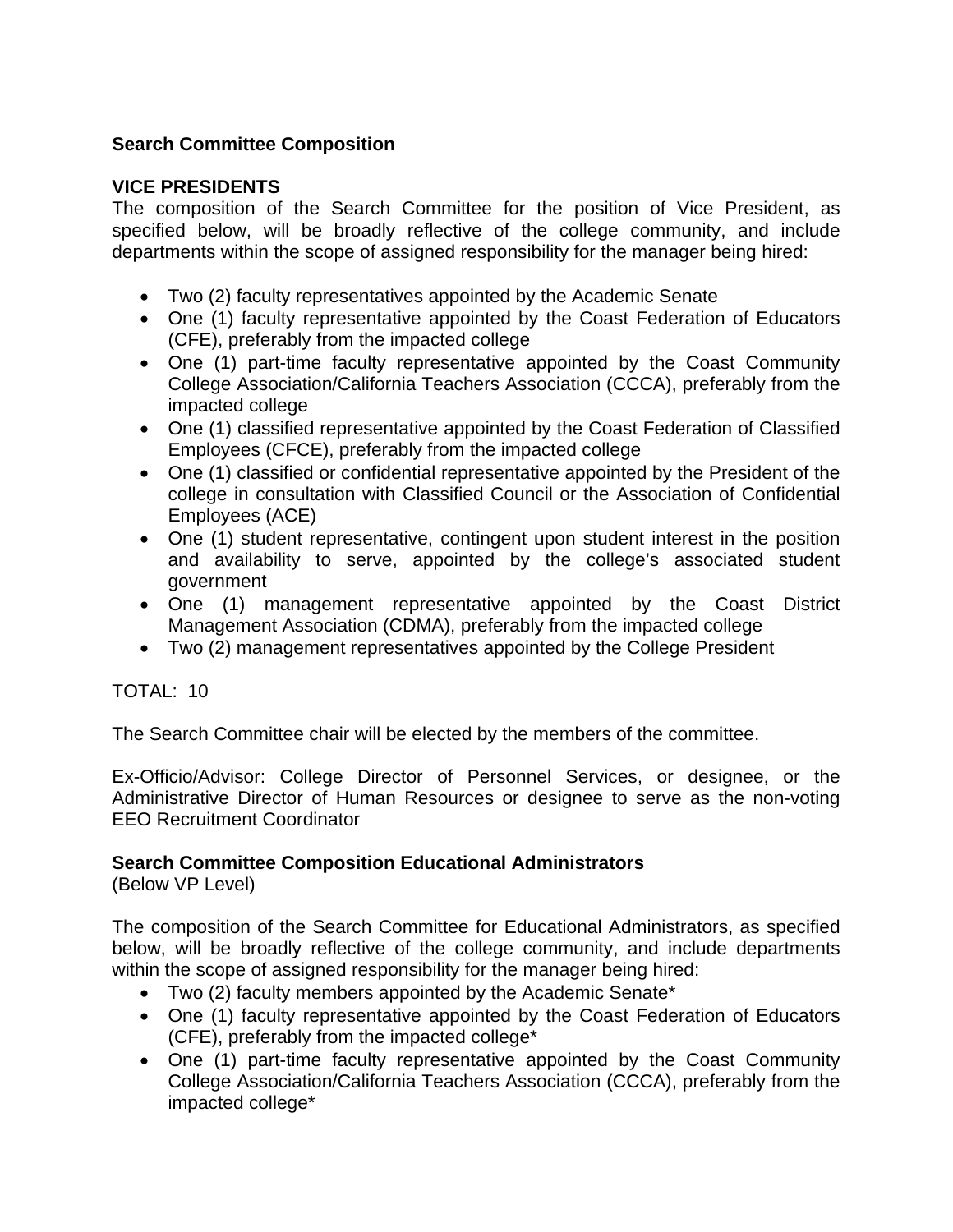- One (1) classified representative appointed by the Coast Federation of Classified Employees (CFCE), preferably from the impacted college
- One (1) classified or confidential representative appointed by the Classified Council in consultation with the Association of Confidential Employees (ACE)
- One (1) management representative appointed by the Coast District Management Association (CDMA), preferably from the impacted college
- Two (2) management representatives (at least one Division Dean) appointed by the College President\*
- One (1) student representative, contingent upon student interest in the position and availability to serve, appointed by the College's associated student government, who is preferably enrolled in classes in the division in which the administrator is being hired

# TOTAL: 10 Members

\*Note for recruitment of Deans working in Divisions with a minimum of three (3) full-time faculty members: If constituent group appointments do not result in three (3) faculty representatives from the Division, the hiring manager will request one (1) additional appointment be made by the Academic Senate; and the Senate will appoint one (1) additional faculty representative from the Division. The hiring manager will also, concurrently, appoint one (1) additional manager.

The Search Committee chair will be elected by the members of the committee.

Ex-Officio/Advisor: College Director of Personnel Services, or designee, or the Administrative Director of Human Resources or designee to serve as the non-voting EEO Recruitment Coordinator

# **Search Committee Composition Classified Managers**

The composition of the Search Committee for Classified Managers will consist of a minimum of five members, broadly reflective of the college or District, selected from constituent groups as indicated below:

- One (1) management representative appointed by the hiring manager
- One (1) management representative appointed by the Coast District Management Association (CDMA)
- One (1) classified representative appointed by the Coast Federation of Classified Employees (CFCE)
- One (1) classified representative appointed by Classified Council, preferably from the impacted department
- One (1) confidential representative appointed by the Association of Confidential Employees (ACE), contingent upon ACE's interest in the position\*
- One (1) faculty representative appointed by the Coast Federation of Educators (CFE) contingent upon faculty interest in the position\*
- One (1) faculty member appointed by the Academic Senate contingent upon faculty interest in the position\*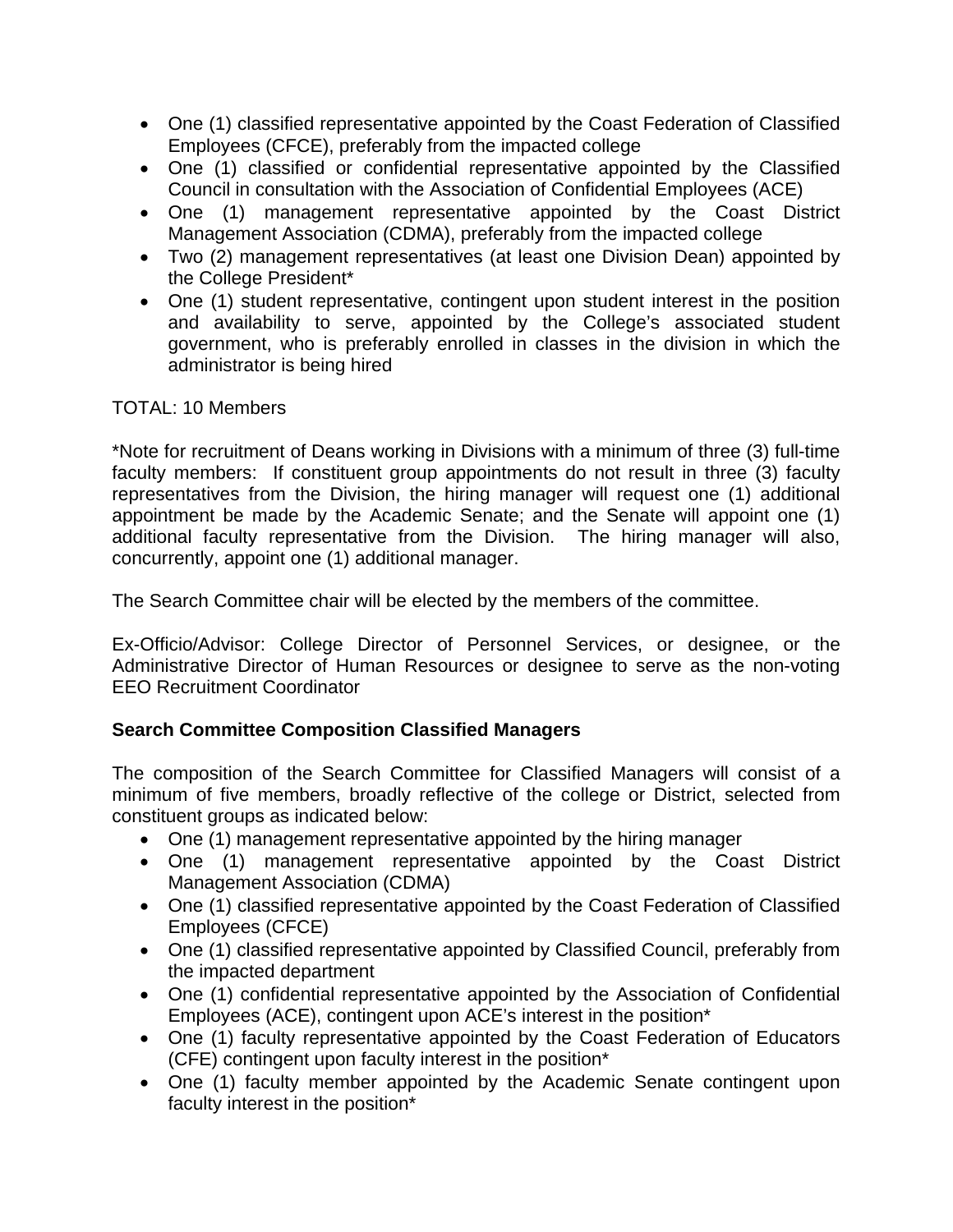- One (1) part-time faculty representative appointed by the Coast Community College Association/California Teachers Association (CCCA), contingent upon CCCA interest in the position\*
- One (1) student representative appointed by the college's associated student government, or in the case of the District Office, selected by the District Student Council, contingent upon student interest in the position and availability to serve,\*

### TOTAL: \*5-9 Members

\*If this position does not have routine interaction with students or faculty at large, membership on the committee may be adjusted accordingly. However, if there are only four (4) initial appointees to the Search Committee, the hiring manager will make an appointment from a group not already represented, to ensure broad representation and a minimum of five (5) committee members.

The Search Committee chair will be elected by the members of the committee.

Ex-Officio/Advisor: College Director of Personnel Services, or designee, or the Administrative Director of Human Resources or designee to serve as the non-voting EEO Recruitment Coordinator

### **Acting Management Appointment Guidelines**

The following guidelines serve as a framework for making an immediate appointment to management positions that need to be filled on a short-term, temporary basis as a result of unforeseen circumstances such as illness, leaves of absence, etc.

More specifically, an Acting appointment is a temporary appointment to act as a substitute where the incumbent remains employed in the position but is not available to fulfill the responsibilities due to an emergency, illness, approved leave of absence, administrative leave, or back-filling for an administrator serving in an interim assignment. In such circumstances, another employee of the Coast Community College District (District), or potentially an independent contractor, may serve in an acting capacity for the time necessary to allow the incumbent to resume or vacate the position.

### **Qualifications and Scope of Authority**

An acting appointee must meet minimum qualifications for the position including any job specific requirements mandated by law. Those serving in an acting capacity will be vested with the same scope of authority and responsibility as regular appointments. The rate of pay for such appointments will be in accordance with the rates established for the position being held.

### **Process for Making Acting Appointments**

1. Acting appointments will be for the time necessary to allow the incumbent to resume or vacate the position.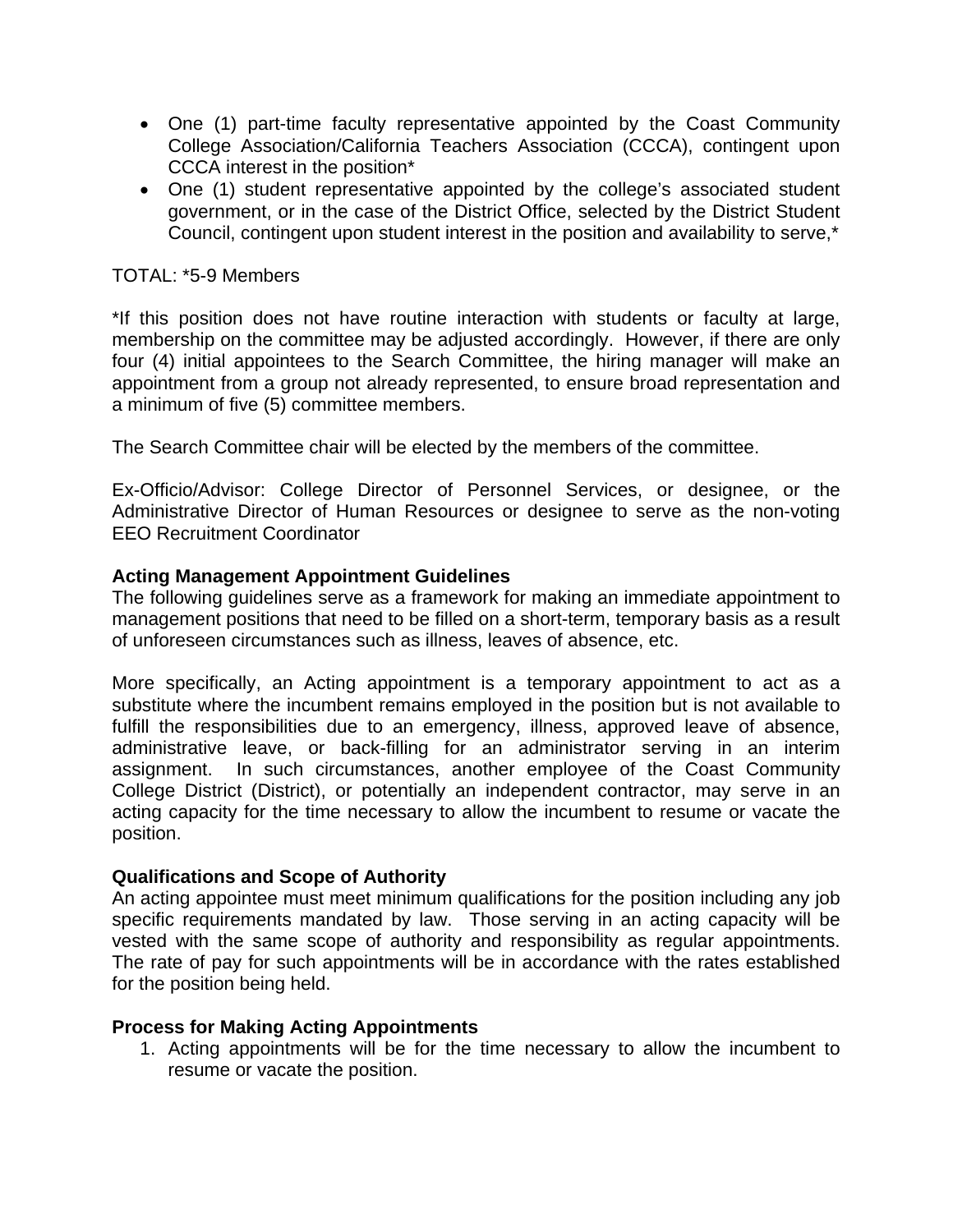- 2. Appointments will be made by the senior manager with approval of the College President or Vice-Chancellor of Human Resources, whichever is applicable. Acting appointments resulting in an increase in compensation will require the approval of the Chancellor and subsequent ratification by the Board.
- 3. The appointed manager will possess a general understanding of the operations and functions of the department, and demonstrated leadership ability.

### **Interim Management Appointments Recruitment and Selection Guidelines**

The following guidelines serve as a framework for management positions that need to be filled on an interim basis as a result of circumstances such as sudden resignation, death, failed searches, etc., where an accelerated selection process is required to fill an immediate need.

interim appointments will not exceed two years, the time period allowed under Title 5. An interim appointment is a temporary appointment to a management position that has been vacated and deemed necessary to fill on an interim basis until a permanent appointment is made. An interim appointment will be made through a recruitment process. An interim appointee will serve for the time necessary to allow for full and open recruitment for the position, provided that the interim appointment or series of Interim appointees may be current District employees or may be from outside the District.

#### **Qualifications and Scope of Authority**

An interim appointee must meet minimum qualifications for the position including any job specific requirements mandated by law. Those serving in an interim capacity will be vested with the same scope of authority and responsibility as regular appointments. The rate of pay for such appointments will be in accordance with the rates established for the position being held.

#### **Options for Interim Recruitment and Selection**

- 1. **Internal Recruitment** –A vacant position may be filled, through a recruitment process outlined below, on a temporary basis by an individual currently employed by the District. The selected candidate will be someone who is specially trained, experienced, and/or competent to serve in an interim capacity, based on fulfilling the minimum qualifications for the position as defined by the Board of Governors of the California Community Colleges, Title 5 Regulation, licensing agencies, approved job specifications, and/or Policies of the District Board of Trustees.
- 2. **Full Recruitment** A vacant position may be filled on a temporary basis by an internal or external candidate, hired for the position, as the result of an open recruitment process as outlined below. The selected candidate must be trained, experienced, and competent to serve in the position and must satisfy the minimum qualifications for the position as specified in Option 1 above. Such temporary appointments will serve as District employees through the term of the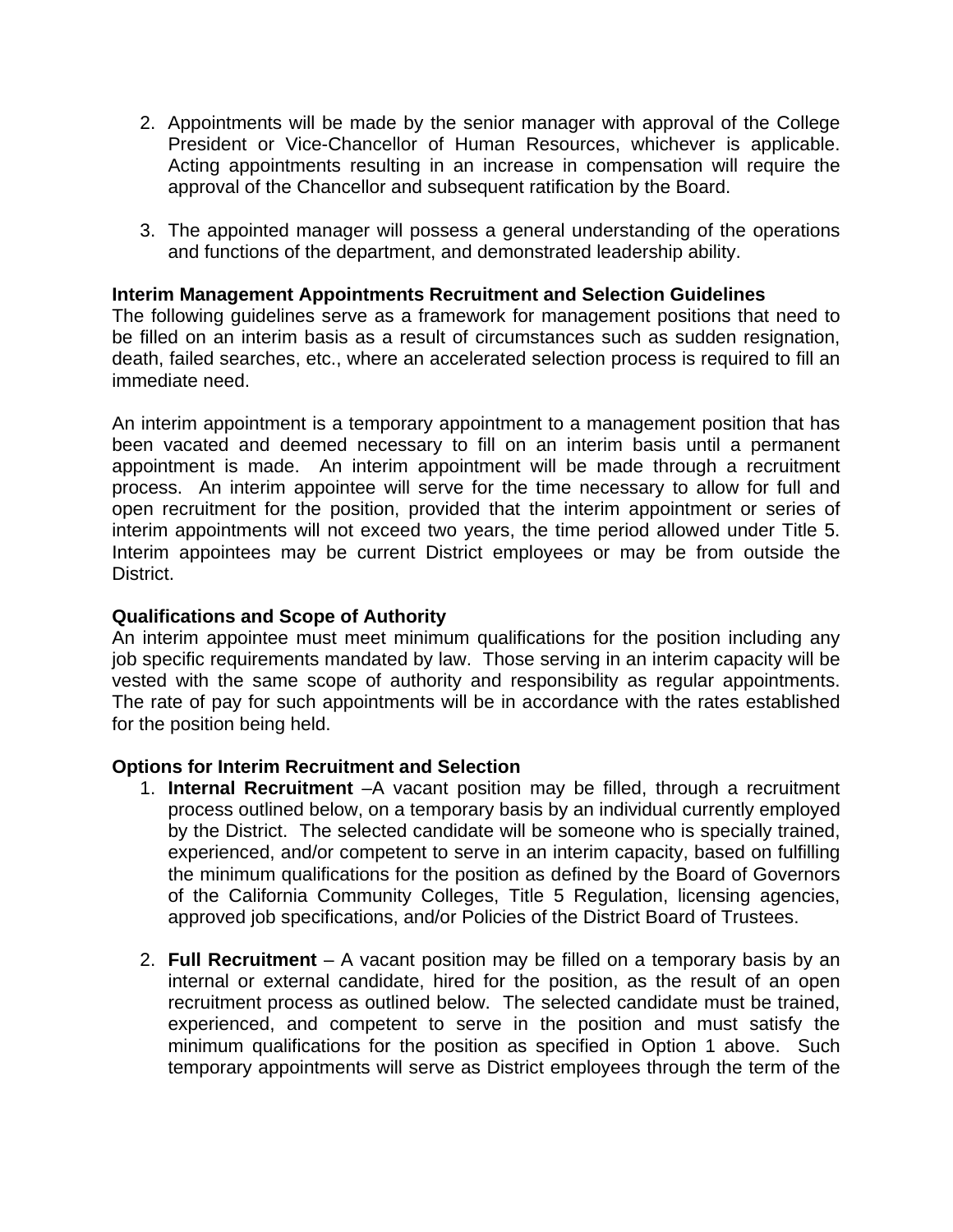assignment (Educational Administrators will serve through an interim employment agreement), as authorized by the Board of Trustees.

3. **Independent Contractor** – In accordance with Section 53021(c)(7) of Title 5 Regulations, a vacant position may be filled on a temporary contractual basis by an individual not employed by the District, who is specially trained, experienced, and competent to serve in the position, and who satisfies the minimum qualifications for the position as specified in Option 1 above. Appointments may be made following a failed search or based on an urgent requirement, at the discretion of the College President or Chancellor as applicable. Such appointees must serve the District through a professional services contract (independent contractor agreement), with payment terms and services to be rendered specified in the contract as approved by the Board of Trustees.

### **Process for Making Interim Appointments**

### **Recruitment**

- 1. The hiring manager will draft an assignment description that includes purpose, essential duties, qualifications, duration, and compensation of the position, and will allow opportunity for input by the Search Committee prior to submission to the Vice Chancellor of Human Resources for approval. The Academic Senate (for the respective Vice Presidents and Educational Administrators) will be offered five (5) work days to review a draft of the job specification and announcement to suggest modifications to the Search Committee.
- 2. Once the interim position/assignment is approved, the District Office of Human Resources will announce the position, for internal or full recruitments, using webbased resources.
- 3. Interested candidates will have ten (10) work days to apply.
- 4. Candidates will be required to submit application materials in the manner identified on the job announcement. At a minimum, materials will include a letter of interest, résumé, and references.

### **Evaluation of Candidates**

- 1. A Search Committee will be established as outlined in the section entitled, "Search Committee Formation and Responsibilities."
- 2. The Search Committee and the hiring manager will review the list of applicants and be required to sign a Confidentiality and Conflict of Interest Form to ensure that all candidates will be treated fairly and consistently throughout the process. Pursuant to the District Nepotism Policy, all personal relationships with applicants will be disclosed on the Confidentiality and Conflict of Interest Form which will be provided to the EEO Recruitment Coordinator.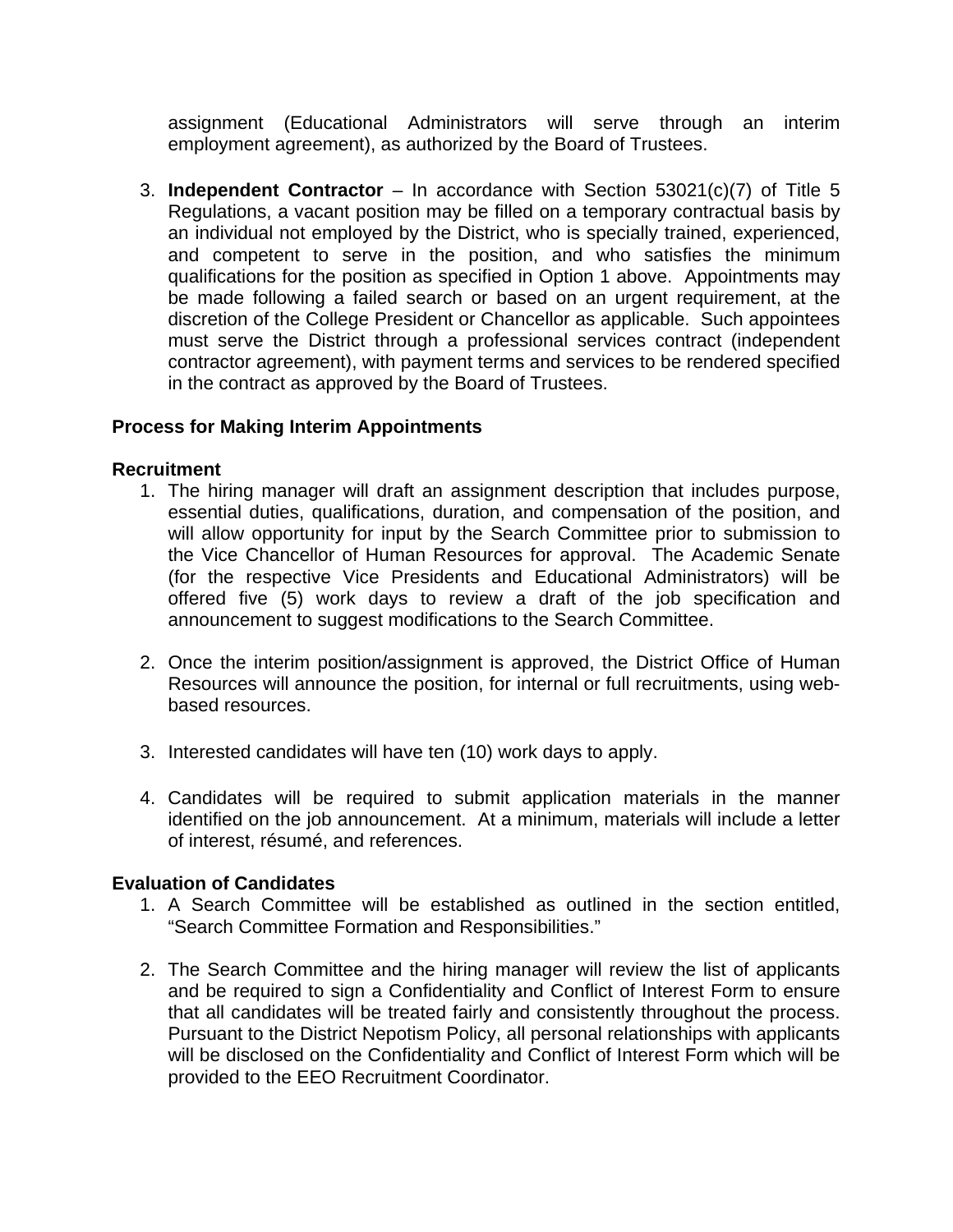- 3. The Search Committee will review application materials submitted by the stated deadline and select candidates for interview.
- 4. Interviews will be conducted by all the members of the Search Committee. The committee will decide, in advance of the interviews, the questions to be asked of candidates.

### **Selection and Appointment**

- 1. After deliberation, the Search Committee will recommend no fewer than three (3) candidates, unranked, to the hiring manager.
- 2. If the Search Committee is unable to recommend a minimum of three (3) finalists, the hiring manager will meet with the full committee to discuss and explore alternatives. Alternatives would include: (a) an agreement, based on additional or clarifying information from the hiring manager, that the committee will re-evaluate the current pool for possible continuation of the process; (b) an agreement to proceed with fewer than three (3) finalists; (c) a determination of the need for a new search; or (d) a determination to discontinue the process. If the committee and the hiring manager do not reach agreement on how best to proceed, the Vice Chancellor of Human Resources will be consulted and will assist in making the final determination.
- 3. When the Search Committee and the hiring manager reach agreement regarding the number of finalists, the hiring manager will select the candidate he/she determines is best suited for the position from the list of forwarded finalists.
- 4. If the hiring manager determines that there is not a sufficient match between candidates and the needs of the college or District, the manager will notify the Search Committee of his/her decision to not employ one of the finalists.
- 5. When a candidate is selected, the candidate's appropriate paperwork is submitted to the District Office of Human Resources to prepare the hiring recommendation to the Chancellor for approval and subsequent ratification by the Board.
- 6. Following the final selection, successful and unsuccessful candidates will be notified in a timely manner.

### **Search Committee Formation and Responsibilities**

Search Committees for interim positions will consist of a minimum of four (4) members. All constituency groups outlined in item #5 (below) will be contacted. If there are fewer than four (4) initial appointees to the Search Committee, the hiring manager will make an appointment, from a group not already represented, to ensure broad representation and a minimum of four (4) committee members.

1. The Chair will be elected by the Search Committee.